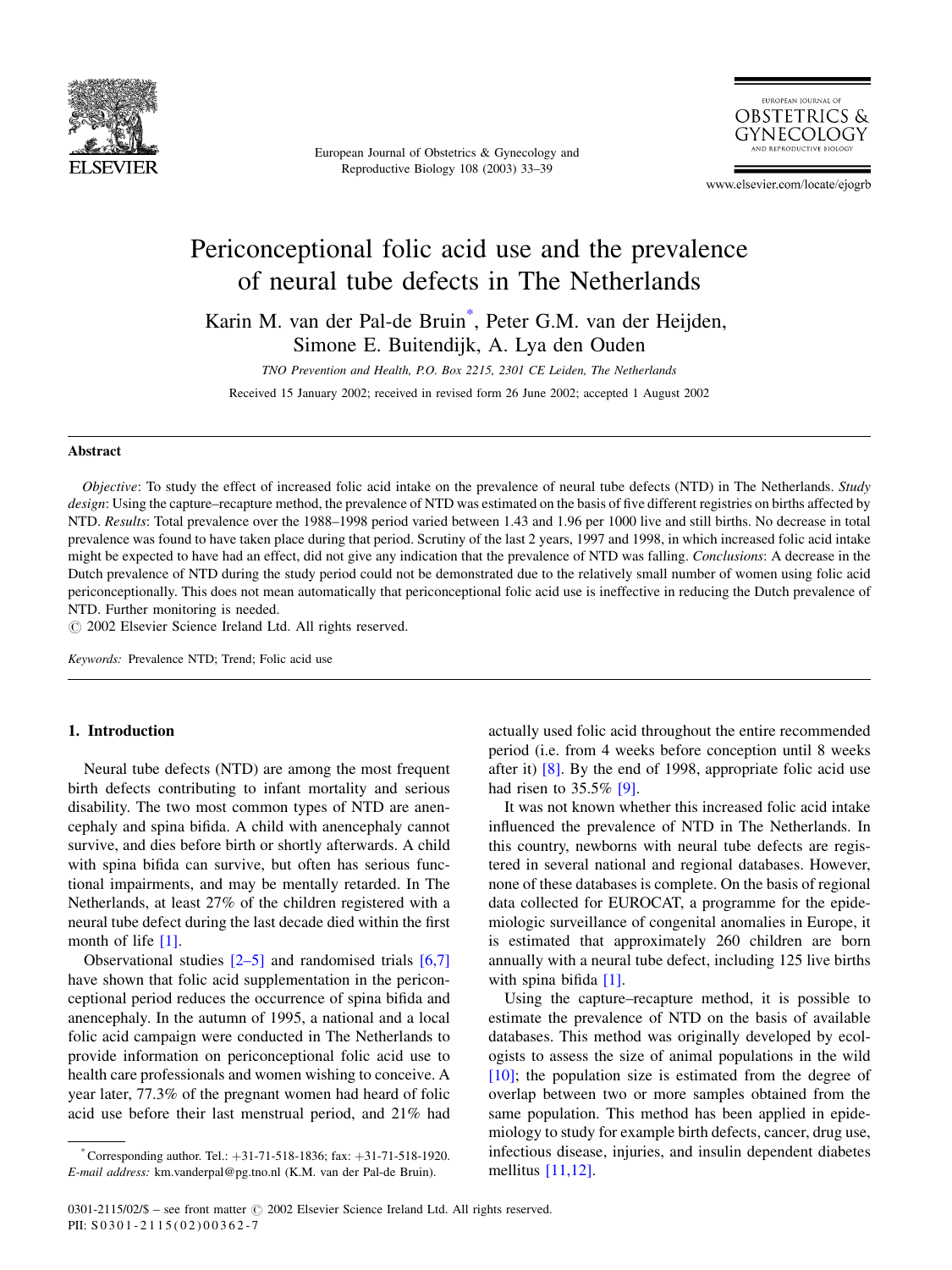In order to study the effect of the increased folic acid intake since 1994, we estimated the prevalence of NTD in the period before and during the increase in folic acid use. Prevalence was estimated for the period 1988 through 1998. A distinction was made between births that took place before 24 weeks of gestation (i.e. the legal limit for pregnancy termination), and from 24 weeks. To estimate the prevalence of NTD in The Netherlands, five different sources of information were included in the capture–recapture analysis.

### 2. Methods

## 2.1. Registries

NTD was defined as anencephaly, meningocele, meningomyelocele and encefalocele. Information on cases with NTD was obtained from four different registries in The Netherlands, and from the Dutch Parent Association (BOSK). These five sources of information are briefly described below:

- 1. The Dutch Perinatal Database 1 (LVR1) is an anonymous pregnancy and birth registry of low-risk pregnancies and births. In The Netherlands, the midwife is responsible for care in such cases (primary care), which constitute approximately 60% of all births. In our study, we used data from period 1988 to 1998. During this period, participation in the LVR1 increased from approximately 75% of midwife practices in 1988 to over 90% in 1998.
- 2. The Dutch Perinatal Database 2 (LVR2) registers anonymous data concerning the birth of the child in secondary care. Our study used data from the period 1988 through 1998. During this period, participation in the LVR2 increased from approximately 75% in 1988 to nearly 100% in 1998. It should be noted that if a woman is referred from primary care to secondary care, she may be registered in the LVR1 as well as in the LVR2.
- 3. The National Neonatal Database (LNR), which started its work in the course of 1991, contains anonymous information on all admissions and re-admissions of newborns to paediatric departments within the first 28 days of life. Our study used data from the period 1992 through 1998. During this period, all 10 neonatal intensive care units (NICU) and 50% of the remaining general paediatric departments participated in the registration.
- 4. The Dutch Paediatric Surveillance Unit (DPSU) registers infants born alive with an NTD upon the occasion of their first visit to a paediatrician. Ninety-five percent of all paediatric departments participate. NTDs have been registered by the DPSU since 1993; in our analysis, we used data from 1993 to 1998.
- 5. Dutch Parents Association of children with an NTD (BOSK): In our study, we sent a short questionnaire to

every member of BOSK who had had an NTD-affected child born between 1988 and 1997. Information was obtained on the mother's date of birth, on the date of birth, initials, gender and place of birth of the child; and on the hospital in which the child was being treated. This information was sufficient to identify records that were duplicated in the other registries.

## 2.2. Identifying duplicate records

Infants with NTD can be registered in more than one of the above registries; in many cases, they are registered several times within the same registry. To make a valid estimate of the prevalence of NTD in The Netherlands, these duplicate records therefore had to be identified very carefully, since non-identified double counts would result in an overestimation of the prevalence.

A set of key variables identified duplicate records within and between the registries. A record was considered identical if all the key variables were identical. Allowing for discrepancies in the set of key variables, each variable was omitted once from the set. Additional variables, such as gestational age, birth weight, and hospital, were used to increase the validity of our identification of duplicate records.

The set of key variables depended on the information that was available in the registries. When the LVR1 and LVR2 were combined, the set of key variables consisted of the year of registration, the first three digits of the zip code, the mother's date of birth, and the birth-date and gender of the child. While the LNR contained information on these variables, only the first two digits of the zip code were available, and solely the mother's year of birth (i.e. rather than the precise date). The DPSU contained all the variables except the mother's date of birth. The data in the BOSK registry also included all variables and the first two digits of the zip code.

We identified duplicate records across the five registries for each year between 1988 and 1998, systematically following the same approach for each year. Duplicate records were first identified by computer. If the total set of key variables was identical, the records were marked as duplicate. If there was a discrepancy within the set of key variables, the match found by the computer was checked by both the researcher and a paediatrician to ensure that no records had incorrectly been marked as identical. Once all duplicate records had been identified, the records were reduced to a single entry, thus creating a combined database based on five registries that contained a single entry for each NBD.

### 2.3. Statistical method

Capture–recapture methods (also known as multiple record systems estimation) were originally developed to estimate the size of a closed animal population. In such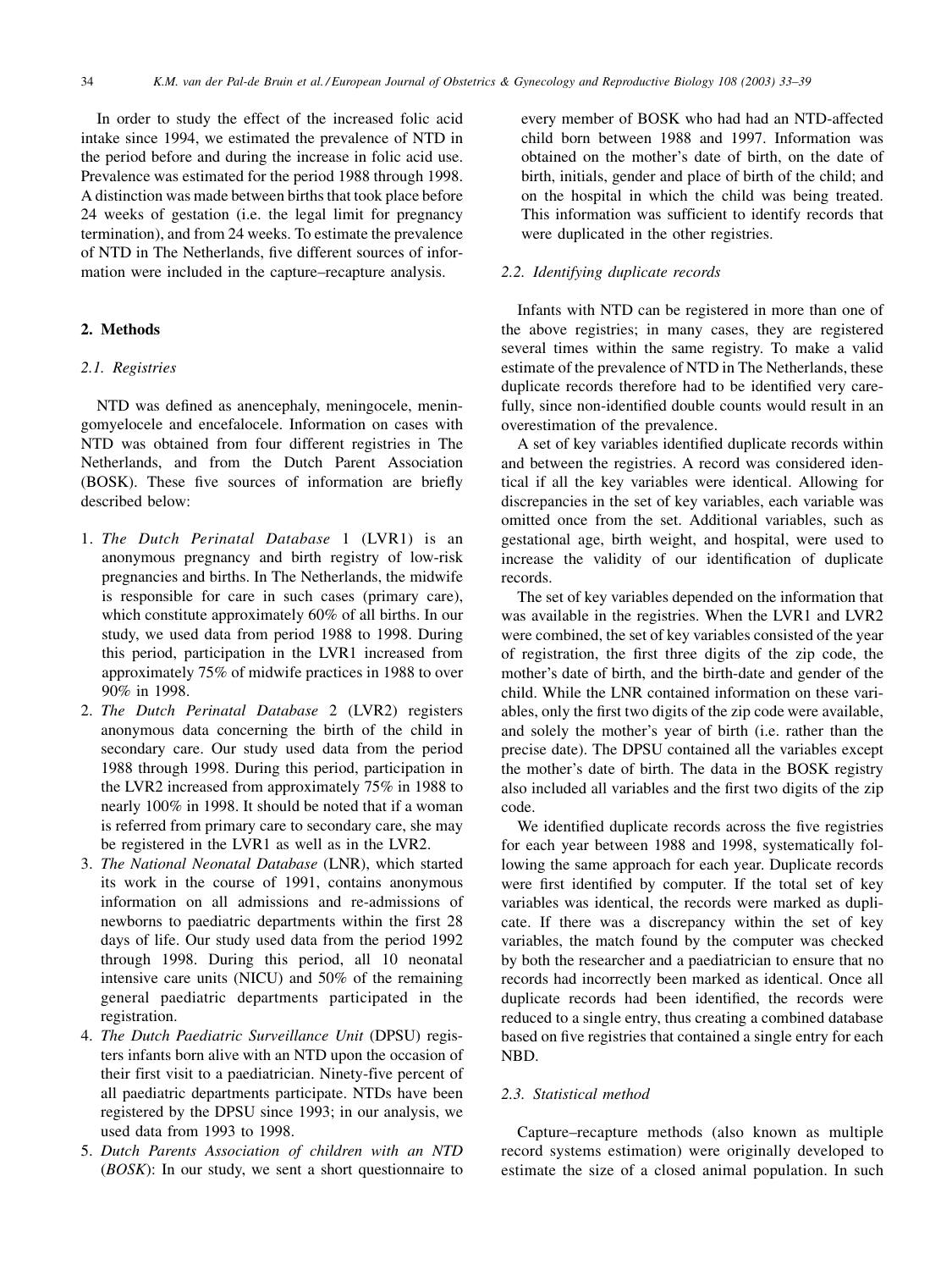cases, the first stage of this procedure, the so-called capture stage, involves the capture of as many animals as possible in a particular area. These are then tagged and released. In a second stage (the recapture stage), as many animals as possible are captured in the same area. The number of animals in each sample, and the number common to both, are used to estimate the number in the total population. In this process, two assumptions are made: firstly, capture and recapture are assumed to be independent; and secondly, it is assumed that all animals have the same probability of being captured. Violation of these assumptions might lead the true population size to be overestimated or underestimated.

In our case, the number of infants with NTD were estimated, and five sources were used rather than two. Furthermore, separate estimates were made of the number of infants with NTD born before 24 weeks of gestation, and of those born from 24 weeks of gestation. Our reasoning was that births before 24 weeks of gestation include a relatively high number of induced abortions, and that these appeared only in the LVR1 and LVR2 registries. Loglinear models were then fitted to estimate the number of births before 24 weeks of gestation, where in each year the cell for being neither in lvr1 and lvr2 is structurally zero. The final model chosen was  $lvr1 + lvr2 + year + (lvr1 + lvr2) \times year$ lin. Here yearlin is a linear term to account for a change in capture probabilities that is linear in the logarithm. The product term (lvr1 + lvr2)  $\times$  yearlin is shorthand for a linear change through time of the capture probability of lvr1 and a linear change through time of the capture probability of lvr1. For this model the deviance is 23.1 with 18 d.f., so this model fits adequately. It should be noted that, since there are only two sources, the model assumes that lvr1 and lvr2 are independent.

The number of infants with NTD born from 24 weeks' gestation was estimated using five registries. The standard approach to estimating the number of NTD would be to fit loglinear models with a structural zero cell for observations that are in none of the registries [\[13\].](#page-6-0) In this situation, however, the usual approach could not be adopted, as some of the registrations were not available for all of the years: as stated above, the number of available registries increased from three before 1992, to four in 1992, and then to five after 1992. For this reason, we used the Expectation–Maximisation (EM) algorithm to estimate the number of NTDaffected infants who were not registered in the first few years because the registry did not yet existed [\[13\].](#page-6-0) A loglinear model was fitted the M-step of the algorithm. In this model we did not have to assume that all registrations were are independent. To account for unobserved heterogeneity, we followed the procedure proposed by the IWGDMF, by including a term for the heterogeneity of capture probabilities. The final model we chose was  $(lvr1 + lvr2) \times year +$  $lvr1 \times (lvr2 + bosk + lnr + dyn) + lvr2 \times (bosk + lnr + q)$  $dpsu$ ) + (bosk  $\times$  lnr), where, for example, lvr1  $\times$  (lvr2 +  $bosh + \ln r + dp$ su) is shorthand for the two-factor interac-

tions lvr1  $\times$  lvr2, lvr1  $\times$  bosk, lvr1  $\times$  lnr and lvr1  $\times$  dpsu. The deviance of this model of 151.2 for 192 d.f. is adequate.

To obtain the total number of infants born with NTD for each of the years in the 1988–1998 period, we summed the observed number of infants and the number of missing infants we had calculated via the capture–recapture analysis. The parametric bootstrap was used to calculate confidence intervals for the total number of infants for each year [\[14\]](#page-6-0) The advantage of the bootstrap method over asymptotic methods is that formulae for asymptotic standard errors are available only in the usual approach to multiple record systems estimation, not in situations such as ours, in which some of the registries were missing for some years. In addition, the bootstrap can yield confidence intervals that are non-symmetric. In the parametric bootstrap method, random samples are drawn from an estimated probability distribution derived from a fitted model. For this purpose, we used the two models specified above. As we did not condition on years, the number of observations for each year may fluctuate across bootstrap samples.

The prevalence rate of NTD was calculated as the total number of estimated NTD divided by the total number of live and stillbirths per year as reported by the National Bureau of Statistics [\[15–17\]](#page-6-0) The confidence interval of the prevalence was calculated in the same way, using the number of NTD for the upper and lower limit as estimated by the bootstrap.

# 3. Results

The number of reported newborns with NTD increased from 233 in 1988 to 350 in 1998. This rise in reported numbers was due to the increase in the number of registries used in that period, and to the higher participation rate within registrations over the years ([Table 1\)](#page-3-0). In the same period, the overlap between registrations rose from 25.3 to 72.4%, resulting in an annual average of 210 known newborns with NTD. The lowest number of known NTD newborns was registered in 1988 ( $n = 186$ ); the highest was in 1992  $(n = 228)$ . The seeming increase in known cases over this period was in fact the product of the increase in the number of registrations. With the EM algorithm the number of newborns with NTD who had been missed in the years the LNR and DPSU did not exist was estimated. This estimation was based on the relations of these registries with the other registries in the years all five registries were available. Depending on the year of registration, this resulted in an increase of between 7 and 18 newborns with NTD ([Table 1](#page-3-0)).

Separately capture–recapture analysis was used to estimate the number of newborns with NTD for  $\langle 24 \rangle$  and  $\langle 24 \rangle$ weeks of gestation. The results are presented in [Table 2.](#page-3-0) In the 1988–1993 period, the number of NTD < 24 weeks of gestation was nearly 100. From 1994, this number dropped to a level between 64 and 70 per year. Before 1994, about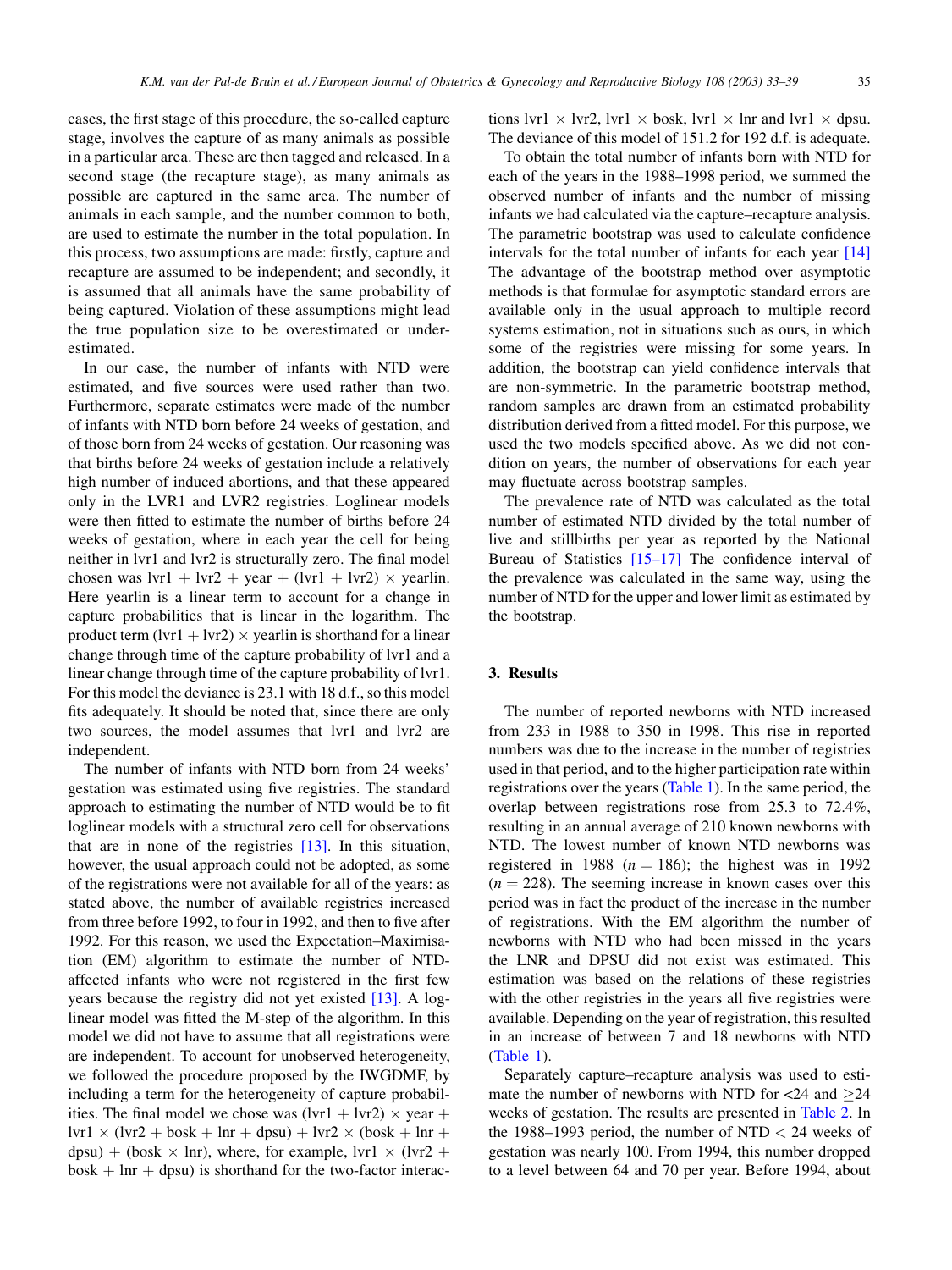<span id="page-3-0"></span>

| Table 1                                                           |  |  |
|-------------------------------------------------------------------|--|--|
| Number of newborn with NTD per year in The Netherlands, 1988–1998 |  |  |

| Year | Number of reported<br>newborns with NTD <sup>a</sup> | Number of known<br>newborns with NTD<br>(corrected for duplicates) | Percentage of<br>duplicates | Added number of newborns<br>with NTD based on availability<br>of registrations in later years | Total number of<br>known newborns<br>with NTD |
|------|------------------------------------------------------|--------------------------------------------------------------------|-----------------------------|-----------------------------------------------------------------------------------------------|-----------------------------------------------|
| 1988 | 233                                                  | 186                                                                | 25.3                        | 18                                                                                            | 204                                           |
| 1989 | 281                                                  | 202                                                                | 39.1                        | 8                                                                                             | 210                                           |
| 1990 | 308                                                  | 220                                                                | 40.0                        | 12                                                                                            | 232                                           |
| 1991 | 314                                                  | 214                                                                | 46.7                        | 7                                                                                             | 221                                           |
| 1992 | 333                                                  | 228                                                                | 46.0                        | 13                                                                                            | 242                                           |
| 1993 | 368                                                  | 214                                                                | 72.0                        | n.a.                                                                                          | 214                                           |
| 1994 | 349                                                  | 203                                                                | 71.9                        | n.a.                                                                                          | 203                                           |
| 1995 | 368                                                  | 215                                                                | 71.2                        | n.a.                                                                                          | 215                                           |
| 1996 | 359                                                  | 201                                                                | 78.6                        | n.a.                                                                                          | 201                                           |
| 1997 | 376                                                  | 226                                                                | 66.4                        | n.a.                                                                                          | 226                                           |
| 1998 | 350                                                  | 203                                                                | 72.4                        | n.a.                                                                                          | 203                                           |

<sup>a</sup> 1988–1991: sources—LVR1, LVR2, BOSK; 1992–1993: sources—LVR1, LVR2, BOSK, LNR; 1994–1998: sources—LVR1, LVR2, BOSK, LNR, DPSU.

Table 2 Estimated prevalence of NTD in The Netherlands using capture–recapture analysis, 1988–1998

| Year | Number of observed and estimated<br>newborns with NTD (95% CI) |                             |                | Total number LB and<br>SB in The Netherlands | Prevalence rate of NTD<br>per 1000 LB and SB (95% CI) |                             |                   |
|------|----------------------------------------------------------------|-----------------------------|----------------|----------------------------------------------|-------------------------------------------------------|-----------------------------|-------------------|
|      | $<24$ weeks of<br>gestation                                    | $>24$ weeks of<br>gestation | Total          |                                              | $<24$ weeks of<br>gestation                           | $>24$ weeks<br>of gestation | Total             |
| 1988 | 98 (65, 156)                                                   | 238 (161, 290)              | 336 (250, 405) | 187.685                                      | 0.52(0.35, 0.83)                                      | 1.27(0.86, 1.55)            | 1.79(1.33, 2.16)  |
| 1989 | 87 (59, 131)                                                   | 204 (163, 243)              | 291 (240, 343) | 190.079                                      | 0.46(0.31, 0.69)                                      | 1.07(0.86, 1.28)            | 1.53(1.26, 1.80)  |
| 1990 | 103 (76, 146)                                                  | 231 (185, 269)              | 334 (276, 390) | 199.104                                      | 0.52(0.38, 0.73)                                      | 1.16(0.93, 1.35)            | 1.68(1.39, 1.96)  |
| 1991 | 98 (75, 127)                                                   | 187 (152, 227)              | 285 (244, 331) | 199.732                                      | 0.49(0.38, 0.64)                                      | 0.94(0.76, 1.14)            | 1.43(1.22, 1.66)  |
| 1992 | 101(79, 125)                                                   | 286 (211, 319)              | 387 (307, 420) | 197.848                                      | 0.51(0.40, 0.63)                                      | 1.45(1.07, 1.61)            | 1.96(1.55, 2.12)  |
| 1993 | 92 (75, 115)                                                   | 220 (193, 264)              | 312 (282, 363) | 196.819                                      | $0.48$ $(0.38, 0.58)$                                 | 1.12(0.98, 1.34)            | 1.59(1.43, 1.84)  |
| 1994 | 66 (52, 82)                                                    | 275 (235, 355)              | 341 (303, 419) | 196.666                                      | 0.34(0.26, 0.42)                                      | 1.40(1.19, 1.81)            | 1.73(1.54, 2.13)  |
| 1995 | 66 (53, 81)                                                    | 307 (263, 396)              | 373 (328, 462) | 191.376                                      | 0.34(0.28, 0.42)                                      | 1.60(1.37, 2.07)            | 1.95(1.71, 2.41)  |
| 1996 | 70 (57, 84)                                                    | 269 (233, 345)              | 339 (301, 420) | 190.405                                      | 0.37(0.30, 0.44)                                      | 1.41(1.22, 1.81)            | 1.78(1.58, 2.21)  |
| 1997 | 64 (51, 78)                                                    | 306 (268, 380)              | 370 (334, 443) | 193.428                                      | 0.33(0.26, 0.40)                                      | 1.58(1.39, 1.96)            | 1.91(1.73, 2.29)  |
| 1998 | 65(54, 81)                                                     | 254 (220, 319)              | 319 (288, 388) | 200.378                                      | 0.32(0.27, 0.40)                                      | 1.27(1.10, 1.59)            | 1.59 (1.44, 1.95) |

LB: live births, SB: still birth.



Fig. 1. Prevalence of NTD in The Netherlands, 1988–1998.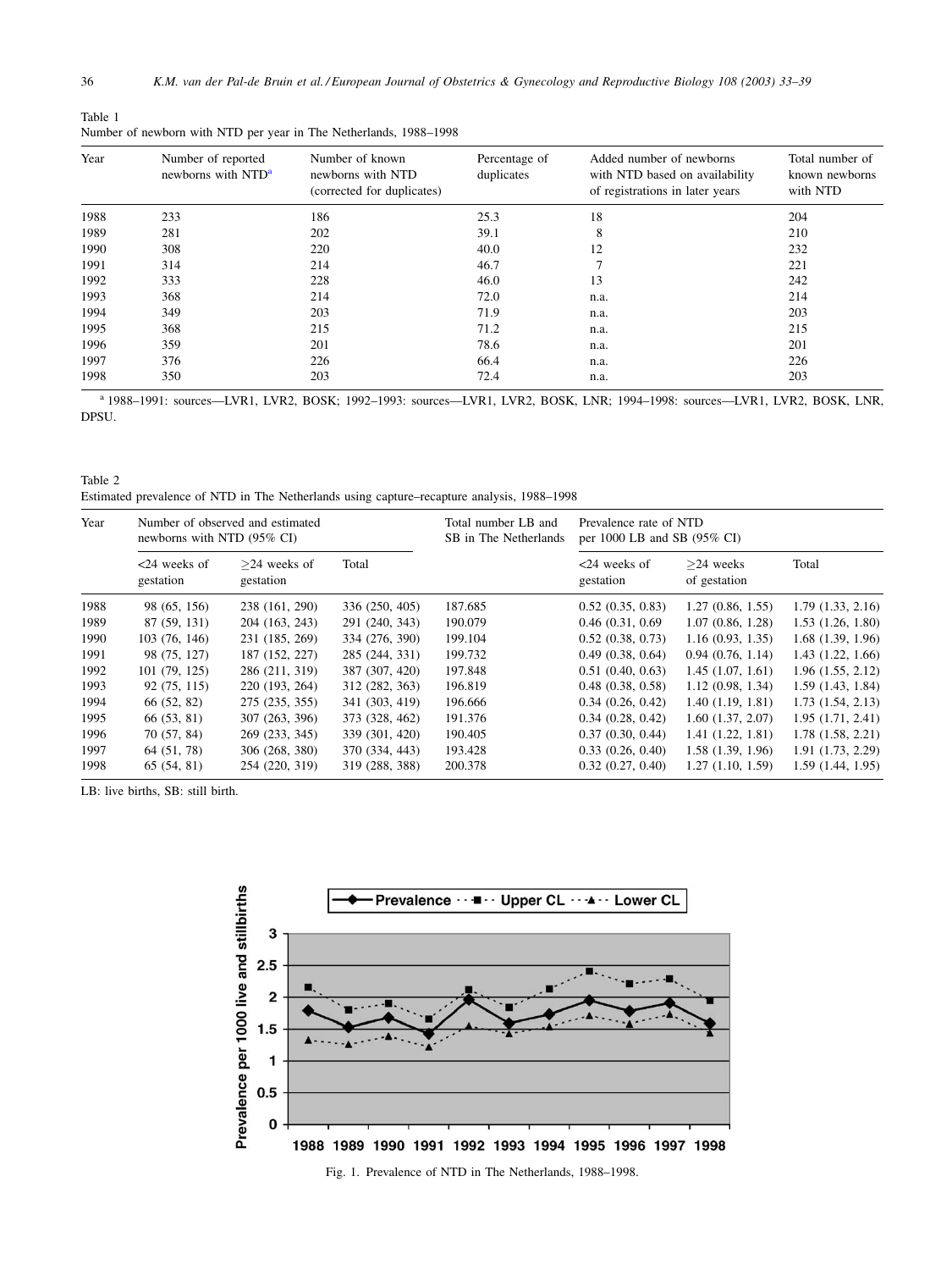29.8% of all newborns with NTD were born before <24 weeks gestation. From 1994 onwards, this was about 19.0%. In the 1988–1998 period, the number of NTD  $\geq 24$  weeks of gestation fluctuated between 187 and 307, and does not seem to have decreased over time. The total number of NTD was found to be highest in 1992 (with 387 cases), and lowest in 1989 (with 291).

The capture–recapture analysis showed that approximately 40% of the newborns with NTD had not been registered in any of the registries covered in the study period. For example, in 1998 it is estimated that 319 newborns were born with NTD, whereas only 203 newborns were registered; in other words, 36% of such newborns were not registered.

Each year, approximately 200,000 live and still births are registered by the National Bureau of Statistics. In 1988, the prevalence of NTD was 1.79 per 1000 live and still births; in 1998, the figure was 1.59 per 1000. In the intervening years, the total prevalence of NTD varied from 1.43 to 1.96 per 1000 live and still births [\(Fig. 1\)](#page-3-0). No decrease was found in the total prevalence in this period. When we focus on the years 1997 and 1998, the years in which the effect of increased folic acid use would be expected, there is no indication of a lowering of NTD prevalence.

# 4. Discussion

The prevalence of NTD in The Netherlands was estimated for the 1988–1998 period. Newborns with NTD were collected from five different registries, and those that had been registered more than once were identified. Capture–recapture analysis was used to estimate the number of newborns that had not been registered in any one of the registries, and showed that approximately 40% had not been registered. Our study shows that the number of new NTD cases in The Netherlands varied between 291 and 373 over the period. We find no decrease in the prevalence of NTD.

Five different registries were used in the analysis, as each represented a portion of the infants born with an NTD. In our capture–recapture analysis, it was of the utmost importance that the same infants were identified within and between the registries used: otherwise the prevalence of NTD would have been heavily overestimated. The method used by the researcher to search for duplicate entries was systematically carried out by computer, and was checked by a paediatrician. We are therefore confident that few duplicates are likely to have been missed. Furthermore, as the same procedure was followed for the entire study period, it is unlikely that more duplicates will have been missed for some years than for others. This, therefore, allows for evaluation of the trend in NTD.

Our estimate of the prevalence of NTD had to be based on a very time-consuming procedure (i.e. the combination of five different registries and the use of capture–recapture analysis). It would be much easier and less time-consuming if the number of cases of babies born with NTD was

registered in a national database. The disadvantage, however, would be that one would be unable to estimate the number of missed cases, as the capture–recapture method needs at least two different registries. Having only one national database would probably result in a rather large underestimation of the prevalence of NTD, as it was shown that about 40% of the cases of NTD were not registered in either one of the five registries. A comparable percentage of missed cases was also found by Dorrepaal et al., who reported that approximately 70% of the NTD's are registered in the Dutch perinatal databases [\[18\].](#page-6-0)

Studies of the prevalence of NTD in other countries show the high impact of pregnancy terminations on the prevalence of live births with an NTD [\[19–24\].](#page-6-0) In England, for instance, antenatal screening and subsequent termination of the pregnancy means that there is a low prevalence of live NTD births [\[23\].](#page-6-0) In The Netherlands, antenatal screening for NTD takes place only if there is an indication of increased risk; pregnancy termination is allowed only until 24 weeks of gestation. The distribution of the prevalence of NTD shows a peak before 24 weeks of gestation and around 38 weeks of gestation. The peak before 24 weeks of gestation is due to spontaneous preterm births but especially by induced pregnancy termination. These pregnancy terminations are registered in the LVR1 and LVR2 but are not specified as such. We were, therefore, unable to distinguish between medically-induced terminations and instances of spontaneous very preterm births but were able to present the prevalence of NTD including pregnancy terminations. The prevalence thus reflects the total prevalence of NTD which is important for the evaluation of the effect of increased folic acid intake. A possible side effect of the attention for the prevention of NTD by folic acid use may be that antenatal screening and subsequent pregnancy termination has also been increasing. This would also result in a decrease in the prevalence in NTD. Our data show no evidence of an increase in births before 24 weeks of gestation in the study period, meaning that a decrease in NTD prevalence will be related to increased folic acid use.

Previous estimates of the prevalence of NTD in The Netherlands were based on the regional registry of EURO-CAT in the northern Netherlands. From the EUROCAT registry it is estimated that the prevalence of NTD was 1.1 per 1000 live and stillbirths in the 1981–1998 period, which would correspond with approximately 220 NTD newborns each year  $[25]$ . On the basis of the five registries, we established a likely NTD prevalence of 1.7 per 1000 live and stillbirths, i.e. approximately 340 newborns with NTD each year. This difference can only partly be explained by the rejection of parents to include the data on their child in the EUROCAT registry. Neither is the difference explained by non-confirmation of the initial diagnosis, which occurred occasionally in the EUROCAT region. Approximately five of the infants with NTD identified in one or more of the five registries in the EUROCAT region each year were not known to EUROCAT, suggesting an underestimation of about 18%.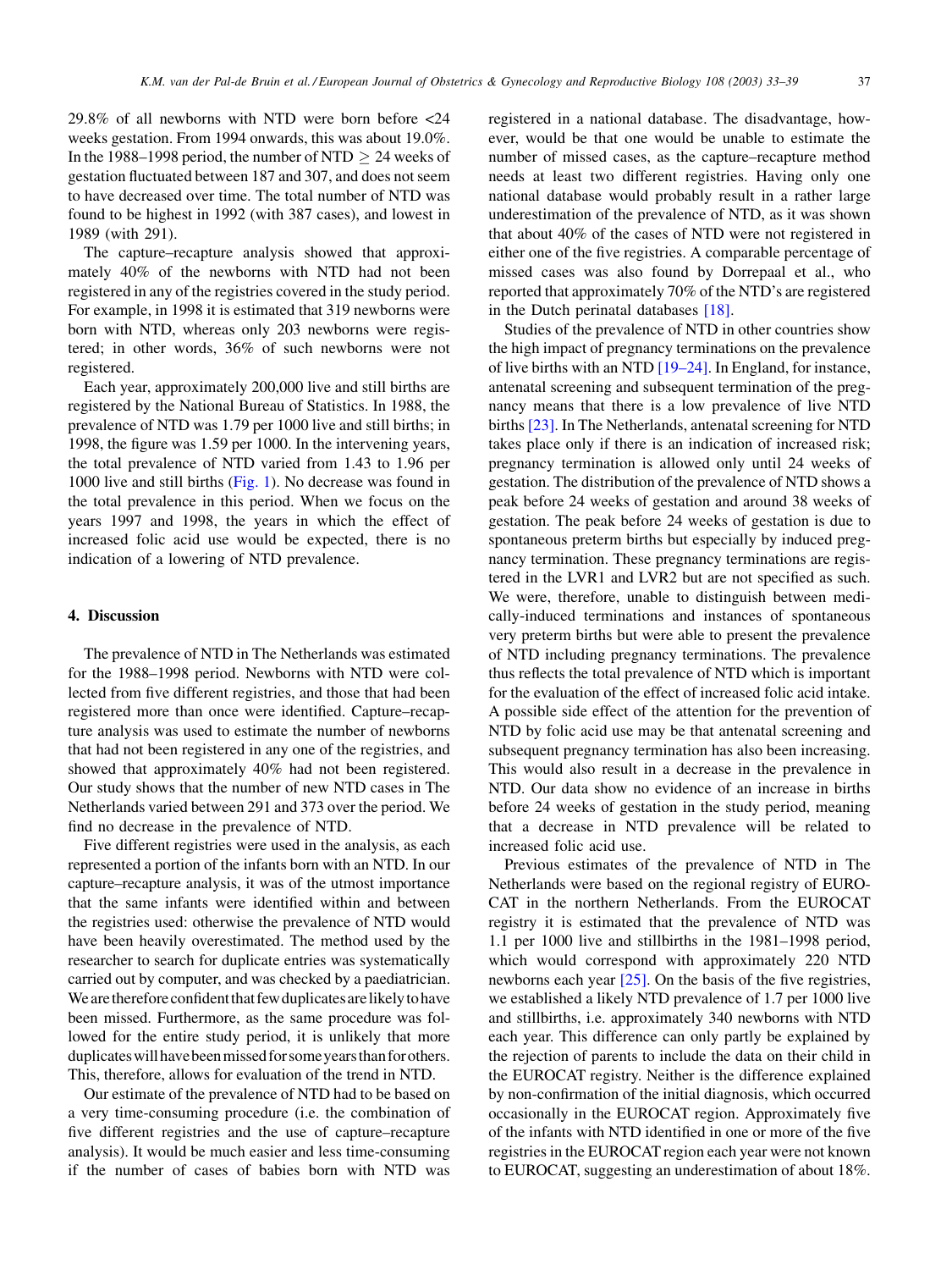<span id="page-5-0"></span>This may mean that a small underestimate in a region can lead to an important underestimation in the whole country.

The prevalence of NTD in The Netherlands, as reported by EUROCAT, is in the intermediate compared to other European countries [\[26\].](#page-6-0) Based on our finding, the prevalence of NTD would be one of the highest compared to other European countries, but one should be cautious with such a comparison. It is likely that also in other countries the prevalence of NTD is underestimated because of missed cases in the registration. Therefore, for fair international comparisons one should use data that are obtained in a comparable way.

Periconceptional folic acid use reduces the occurrence and recurrence risk of a child with a NTD considerably [2– 7]. In many countries, including The Netherlands, women wishing to conceive are advised to use folic acid [\[27\].](#page-6-0) Up until the middle of 1996 no change in time trend attributable to the introduction of national folate supplementation policies was measured using data of 11 registries participating in the International Clearinghouse for Birth Defects Monitoring System [\[28\]](#page-6-0). It should be noted that since the early 1990's folic acid use has been increasing only slowly in many countries and that in most countries half of the pregnancies seem to be unplanned [\[28\]](#page-6-0). Therefore, it is very difficult the find a change in time trend attributable to increased folic acid use until mid 1996. In the United Stated enrichment of food with folic acid was introduced, partially because of the high percentage of unplanned pregnancies. On the basis of birth certificate data, Honein et al. found a 19% decline in the birth prevalence of neural tube defects following the folic acid fortification of the US food supply [\[29\]](#page-6-0). Unfortunately this does not give a complete picture, as birth certificate data do not include foetal deaths, stillbirths and pregnancy terminations taking place after prenatal screening programs, which are all common in pregnancies affected by a neural tube defect [\[30\].](#page-6-0)

In The Netherlands, unplanned pregnancies are far less common and proper folic acid use has been increasing since the recommendations of the Health Authorities in November 1993. Due to a national folic acid campaign, proper folic acid use in The Netherlands increased to 21.0% by the end of 1996 [8]. At present the national figure may even be higher: by the end of 1998 proper folic acid use was 35.6% in the northern Netherlands [9]. Although the Dutch conditions seem more favourable than in other European countries, it remains difficult to detect a reduction in the prevalence of NTD with a large degree of certainty. Theoretically, on the basis of the percentage of proper folic acid use in 1996  $(21.0\%)$  [8] and on a risk reduction of 60–70%, a reduction in the prevalence of NTD of about 13.0% can be expected from mid-1997 [2–7]. This theoretical reduction may be an underestimation, however, as the use of folic acid during a shorter period than advised will inevitably bring about some reduction in risk. With regard to The Netherlands, while the effect of increased folic acid use should be noticeable from mid-1997, this may be very difficult to ascertain with

certainty, due to the natural variance in the prevalence of NTD and the relatively small number of women using folic acid periconceptionally. At this moment, we were unable to show a lowering of the prevalence rate from 1997, though the prevalence rate in 1998 is one of the lowest measured in the time period studied. This does not mean that periconceptional folic acid use is not effective in reducing the prevalence of NTD but indicates that the preventive effect is not larger in the general population than demonstrated in specific populations  $[2-7]$ . Further monitoring of the prevalence of NTD in The Netherlands is needed to answer the question of folic acid use can reduce the prevalence of NTD in The Netherlands. In the mean time, public health interventions to increase folic acid intake should be continued.

#### Acknowledgements

This study was subsidised by the Praeventiefonds, 27- 191-1.

### References

- [1] Ouden AL den, Hirasing RA, Buitendijk SE, Jong-van den Berg LTW de, Walle HEK de, Cornel MC. Prevalentie, klinisch beeld en prognose van neuralebuisdefecten in Nederland. Ned Tijdschr Geneeskd 1996;140:2092–5.
- [2] Mulinare J, Cordero JF, Erickson JD, Berry RJ. Periconcetional use of multivitamins and the occurrence of neural tube defects. JAMA 1988;260(21):3141–5.
- [3] Milunsky A, Jick H, Jick SS, Bruell CL, MacLaughlin DS, Rothman KJ, et al. Multivitamin/folic acid supplementation in early pregnancy reduces the prevalence of neural tube defects [see comments]. JAMA 1989;262(20):2847–52.
- [4] Werler MM, Shapiro S, Mitchell AA. Periconceptional folic acid exposure and risk of occurrent neural tube defects. JAMA 1993; 269:1257–61.
- [5] MRC Vitamin Study Research Group. Prevention of neural tube defects: results of the medical research council vitamin study. Lancet 1991;338:131–7.
- [6] Czeizel AE, Dudas I. Prevention of the first occurrence of neuraltube defects by periconceptional vitamin supplementation [see comments]. N Engl J Med 1992;327(26):1832–5.
- [7] Berry RJ, Li Z, Erickson JD, Li S, Moore CA, Wang H, et al. Prevention of neural-tube defects with folic acid in China. China–US collaborative project for neural tube defect prevention. N Engl J Med 1999;341(20):1485–90.
- [8] Pal-de Bruin KM van der, Walle HEK de, Jeeninga W, Rover CM de, Cornel MC, Jong-van den Berg LTW, de Schouten J, Brand R, Buitenijk SE. The Dutch 'folic acid campaign'. Have the goals been achieved? Pead Perinatal Epidemiol 2000;14:111–117.
- [9] Walle HEK de, de-Jong-van den Berg LTW, Cornel MC. Periconceptional folic acid intake in the northern Netherlands [letter]. Lancet 1999;353:1187.
- [10] Seber GAF. The estimation of animal abundance and related parameters. 2nd ed. London: Griffin; 1982.
- [11] International Working Group for Disease Monitoring and Forecasting. Capture–recapture and multiple record systems estimation. Part II. Application in human diseases. Am J Epidemiol 1995;142:1059–68.
- [12] International Working Group for Disease Monitoring and Forecasting. Capture-recapture and multiple record systems estimation. Part I.